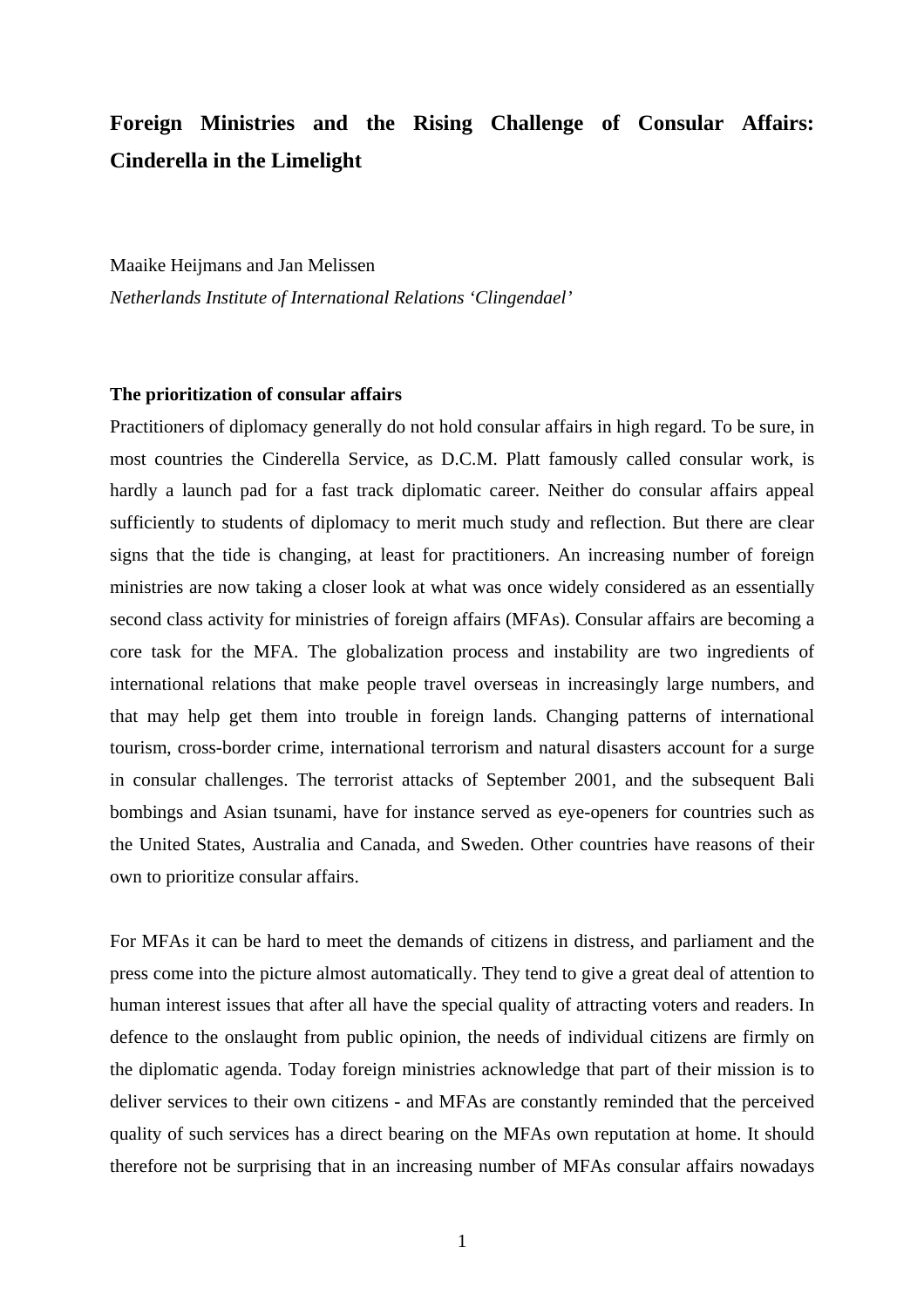receive attention at the highest levels. As one diplomat described his superiors' attitudes towards consular affairs, 'the people at the top are like re-born Christians.' The prioritization of consular affairs by senior management has generally however not filtered through to lower levels. A rather lukewarm attitude to consular affairs seems to dominate in the rank and file of most MFAs. Many individual practitioners still consider consular services as a separate activity, and one that is in fact outside the realm of 'real' diplomacy: consular officers deal with citizens' concerns and are not in the business of managing change in international relations. Sometimes diplomacy and consular affairs are even juxtaposed as fundamentally distinct activities taking place in the same professional environment.

The new emphasis that consular affairs receive in a number of recent MFA strategy documents is not a matter of intrinsic vision or a result of long-term planning. It is first of all an institutional response to the increasing demands of government assistance to citizens abroad, and also an implicit recognition that consular affairs are part of a wider phenomenon affecting MFAs. Like the current surge in public diplomacy activities, the rising challenge in consular affairs evidences of a strengthening nexus between diplomacy and society, a trend towards a growing 'societization' of diplomacy. As a Danish report on managing foreign affairs put it: 'The classic distinction between high-priority sovereign representation and the relatively low-priority service tasks of MFAs and their representations is no longer accepted, as MFAs are turning into public-service organizations responsible for handling a mixture of tasks, whose relative priority is not given in advance. In one context the classic diplomatic tasks may take precedence, while in another the overarching task is to cope with problems related to international migration or mass tourism.<sup>[1](#page-1-0)</sup> Consular services are in other words part of broader developments in contemporary diplomatic practice. Many individual citizens with no particular interest in foreign policy or diplomacy have discovered the relevance of the MFA as a result of their own transforming, increasingly international life-styles. They see consular affairs as 'diplomacy for people' and consular affairs can therefore be seen as an activity that helps strengthening the bond between the MFA and its domestic constituency.

For the MFA, the consular job has however a clear element of risk. MFAs that fail to live up to the expectations of citizens in distress, as many of them have learned the hard way, may be crucified by the press and expect a barrage of questions in parliament. The fact of the matter

<span id="page-1-0"></span><sup>&</sup>lt;sup>1</sup> Jorgen Gronnegaard Christensen and Nikolaj Petersen, *Managing Foreign Affairs: A Comparative Perspective*. Copenhagen: Danish Institute of International Studies, 2005, p. 41.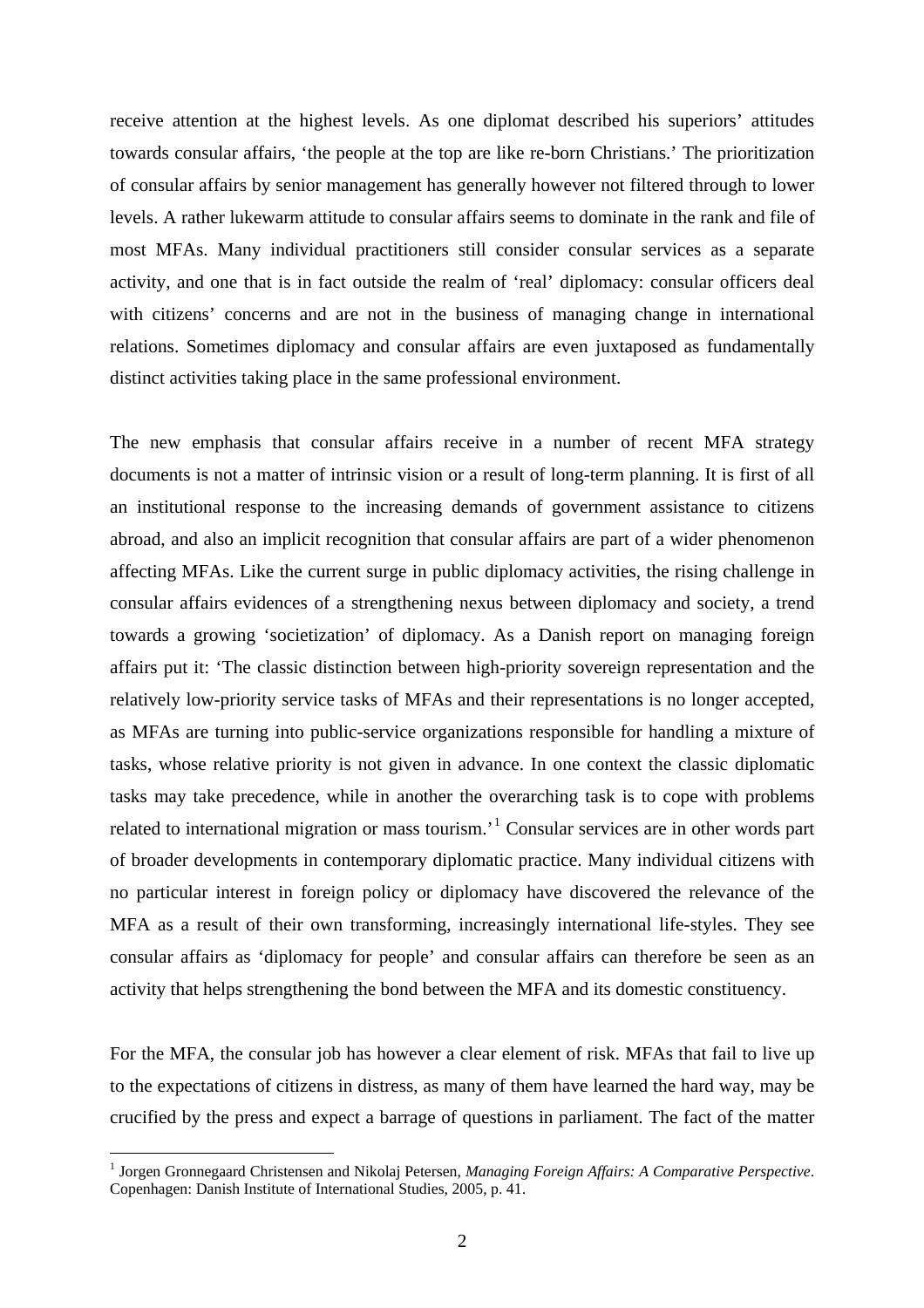is that the MFAs domestic reputation is dependent to a large degree on its perceived success in meeting citizens' expectations in the field of consular affairs. This poses a dilemma. There is a drive towards professionalization of consular affairs and the meeting of growing public expectations. That external pressure on the MFA is however accompanied by a quiet call for 'expectation management' within the ministry, and a confidential debate as to where the limits of consular services lie.

This paper is meant as an introductory discussion of consular affairs as a new priority for foreign ministries. It was written parallel to a pilot project on consular affairs commissioned by the Netherlands Ministry of Foreign Affairs.<sup>[2](#page-2-0)</sup> In line with the project for the Netherlands MFA, consular affairs is here limited to assistance to nationals abroad, and the paper is therefore not dealing with immigration matters, i.e. assistance to foreigners, or other issues such as for instance the political role of consulates. Rather than treating the subject exhaustively, we merely highlight the growing importance of consular affairs by discussing selected issues and some of the principal challenges facing the MFA. Our focus is on external trends and triggers for professionalization of consular affairs within the MFA, the creation of a legal framework and consular networks, and MFAs' dealings with the media and the public. Finally, for the purposes of future research and a broader perspective, the final section of the paper raises some questions on consular affairs in the context of the changing nature of diplomatic practice. Our overview starts with a brief historical perspective on the subject.

#### **From trade interests to citizens interests**

1

The function of consul came about before that of the resident ambassador and can to a certain extent be regarded as its forerunner. The consul existed before the emergence of the state system. A functionary similar to today's honorary already existed in Ancient Greece. The socalled *proxenos* was a citizen appointed by another city-state to represent the interests of his employer among fellow citizens. The first consuls in the modern sense did however only emerge in medieval times. In the wake of expanding international trade in Europe, the need for representatives of merchants in the main harbour cities in Southern Europe and the Levant increased. These representatives were not diplomats, as they were not officially appointed, but

<span id="page-2-0"></span><sup>2</sup> Maaike Heijmans and Jan Melissen, *Consulaire Zaken en Diplomatie. Buitenlandse Zaken met Binnenlandse Prioriteiten*. The Hague: Netherlands Institute of International Relations "Clingendael", 2006, 128 pp. (not published).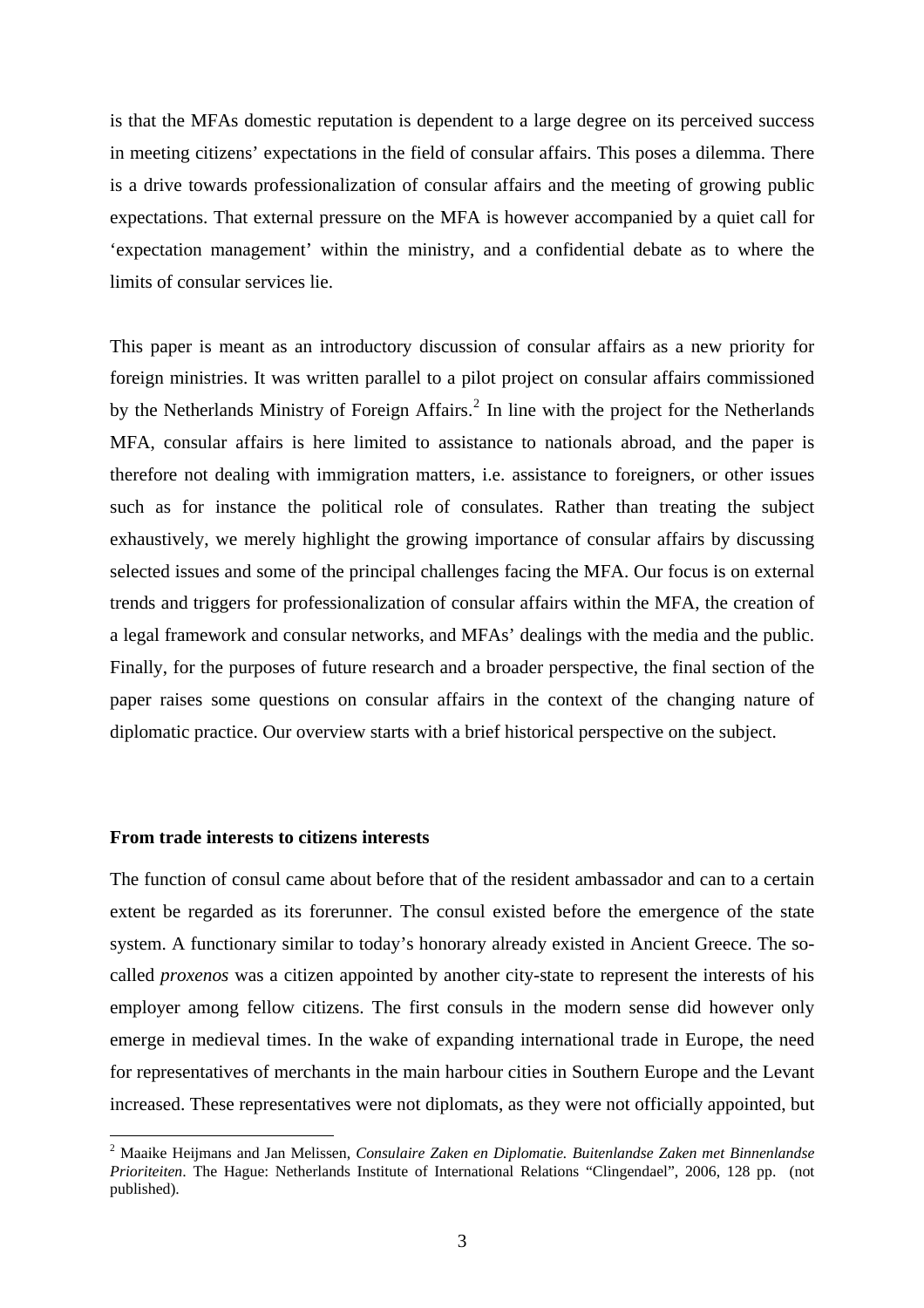mostly people that were elected by and within their own community. One of their primary tasks was to administer justice in case conflict would arise, and they also occupied themselves with the facilitation of international trade and the representation of the interests of merchants.

After the creation of the European state system with the Westphalian Peace Treaty in 1648, the consul became a state official, but for long his status was not based on international law. It was not until the Vienna Convention of Consular Relations in 1963 that the consular function was stipulated in an international treaty. Until then, consuls performed their duties under special bilateral agreements. Their main task was to promote (maritime) trade, but they commonly were also requested to provide services of general representation. The distinction between diplomatic and consular work was often not so clear, and at consular posts outside Europe consular work was often profoundly political. Many British and Dutch consuls, for example, performed much broader tasks than their consular status alone would justify<sup>[3](#page-3-0)</sup>.

Over the years it became generally accepted that the primary function of consuls was to represent the interests and rights of nationals abroad<sup>[4](#page-3-1)</sup>. As relations of European with non-European states were mainly of an economic nature, these services were mostly provided to fellow countrymen engaged in international trade. Following the economic expansion of the imperial powers, consular representation of European countries sharply increased from the mid-19 century<sup>[5](#page-3-2)</sup>. The interconnectedness of consular services and national politics already became apparent in this age. Aware of the political importance of flourishing international trade and the well-being of overseas citizens, members of parliament in various European countries showed great interest in consular affairs. MPs in the Netherlands, for instance, showed reluctance to reduce MFA expenses for consular affairs, whereas they were highly critical of a further expansion of the diplomatic network. Consequently, from 1840-1870 the number of Dutch consulates grew significantly, and the diplomatic service did not  $6$ . The organization of the consular service was however far from professional. According to Wells, the Netherlands MFA had little understanding of new developments in the international economy and managed to avoid professionalization of its consular service until the end of the

<span id="page-3-0"></span><sup>3</sup> D.C.M. Platt, *The Cinderella Service: British Consuls since 1825*. London: Longman, 1971, p. 120, and C.B. Wels, *Aloofness & Neutrality: Studies in Dutch Foreign Relations and Policy-Making Institutions*. Utrecht: HES Publishers, 1982, p. 182.

<span id="page-3-1"></span><sup>4</sup> L. Spanjaard, *Nederlandsche Diplomatieke en andere bescherming in den vreemde 1795-1914*. Amsterdam: Vereenigde Drukkerijen, 1923, pp. 118 – 121.

<span id="page-3-2"></span><sup>&</sup>lt;sup>5</sup> M.S. Anderson, *The Rise of Modern Diplomacy*. London and New York: Longman, 1993, pp. 107-8.

<span id="page-3-3"></span>Wels, *Aloofness & Neutrality*, pp. 189-90.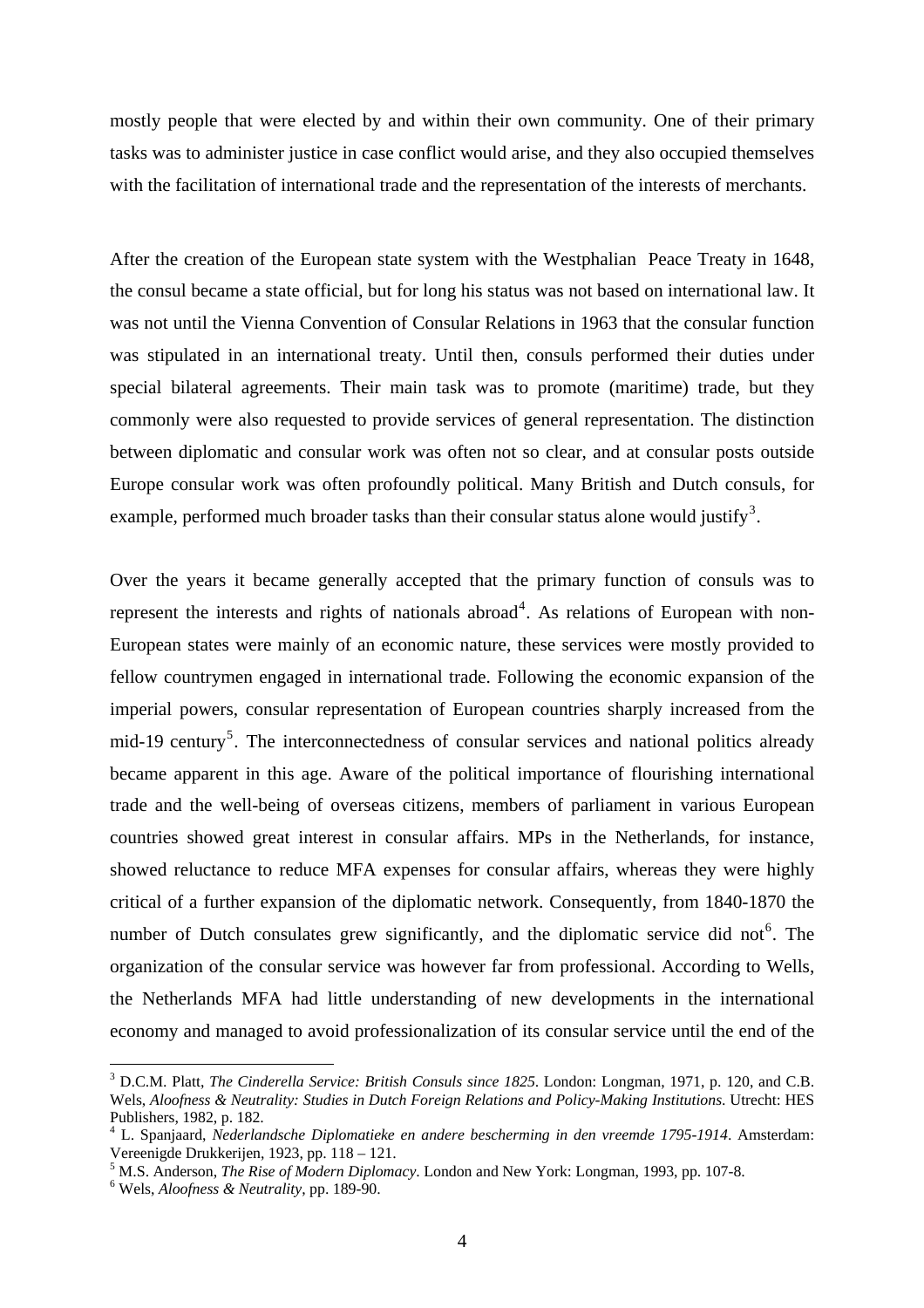19<sup>th</sup> century. The big European powers, England, France, Prussia and the German Empire, showed a greater drive in the consular field and appointed professional consuls to their most important posts<sup>[7](#page-4-0)</sup>.

Consular affairs changed dramatically in the  $20<sup>th</sup>$  century. The First World War, the Russian Revolution, the Spanish Civil War, and the Second World War with its aftermath in the field of emigration and immigration, brought to the surface specific consular problems. These  $20<sup>th</sup>$ century experiences turned the main focus of consular affairs away from trade and maritime affairs to the well-being of citizens abroad. Developments in the early  $20<sup>th</sup>$  century rather than present-day tourism, international drugs trafficking, natural disasters and terrorism, have thus marked the beginning of profound change in consular representation and assistance. A major change in the environment in which consular services are delivered that *did* come about in the second half of the  $20<sup>th</sup>$  century, was the growing pressure from the media and individual citizens.

The inter-war period transformed consular affairs in a way that ultimately led to the integration of the diplomatic and consular services after the Second World War. Political and economic functions of diplomatic representation abroad became interrelated as the economic aspect of international relations grew in prominence. Representation of trade and maritime interests became a diplomatic task, and was increasingly performed by representatives of other ministries and government institutions rather than the MFA. As commercial diplomacy professionalized, the interests of individual citizens became one of the core tasks of consular affairs, with other governmental players such as the ministries of justice and home affairs as associated players. Consular affairs did in fact express the link between foreign ministries and domestic society. Today, many individual citizens perceive consular affairs as the most important responsibility of the MFA and foreign ministries themselves see consular affairs now commonly as assistance to overseas citizens in distress.

## **Booming business?**

Some governments include assistance to foreign nationals in their description of consular work, but most of them distinguish between immigration matters and mainstream consular

<span id="page-4-0"></span> $<sup>7</sup>$  Ibid., p. 194.</sup>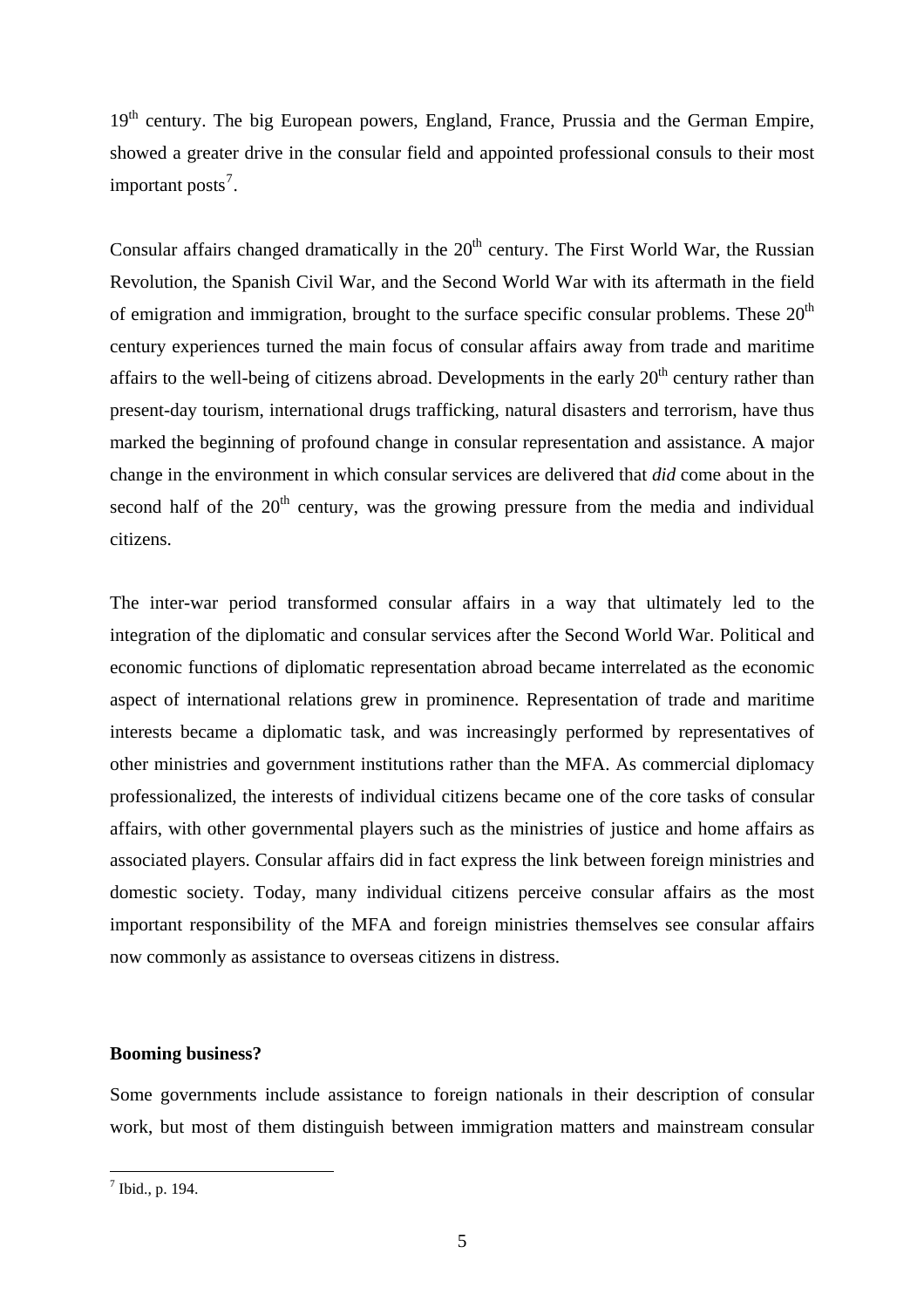work. The simplicity of the dominant definition of modern consular affairs does however conceal a complex subject. Inside MFAs any discussion of consular work triggers seemingly obvious but delicate questions such as: 'What is assistance?', 'How can distress be described?', and 'Who is a citizen and who is not?'

Consular practice differs widely in most countries, but three kinds of consular services are generally distinguished: i) documentary services, i.e. issuance of passports and legal documents, including elections abroad. These services are sometimes referred to as the 'cityhall function' of representation abroad; ii) individual assistance to citizens in distress, including help to hospitalized, detained, deceased or missing persons abroad, as well as guidance to their next of kin in the country of origin; iii) all consular aspects of a major crisis abroad. Some countries also regard specific legal functions such as international legal help as consular affairs.

While documentary services are at a fairly equal level in all countries, individual and crisis assistance to citizens abroad are not only defined differently but also organized in dissimilar ways around the world. The division of responsibilities between the consular department and other departments differs widely. While in some countries the consular department takes the lead in crisis management, in others it is just another - albeit very important - player in crisis management that is coordinated at a higher level. Generally speaking, consular affairs constitute a field of diplomatic activity where trial and error and pragmatic improvement rule. Rather than a complex legal framework, it is daily consular practice that is a guideline for the development of consular affairs.

The demand for documentary services and various types of assistance to citizens abroad has grown substantially over the past decade. Increased travel is a particularly important trigger for consular services. More and more people are going abroad for work, study and above all holidays. Tourists increasingly travel individually rather than in organized tours and they look for challenges that add to the potential for trouble overseas. What complicates matters for consular officers is that news about citizens in distress is traveling fast, and that the press and the public have become more outspoken and demanding. Consular matters tend to get a lot more news coverage than most other foreign affairs issues, and the reputation of the MFA at home probably depends more on its perceived success in assisting citizens than on any other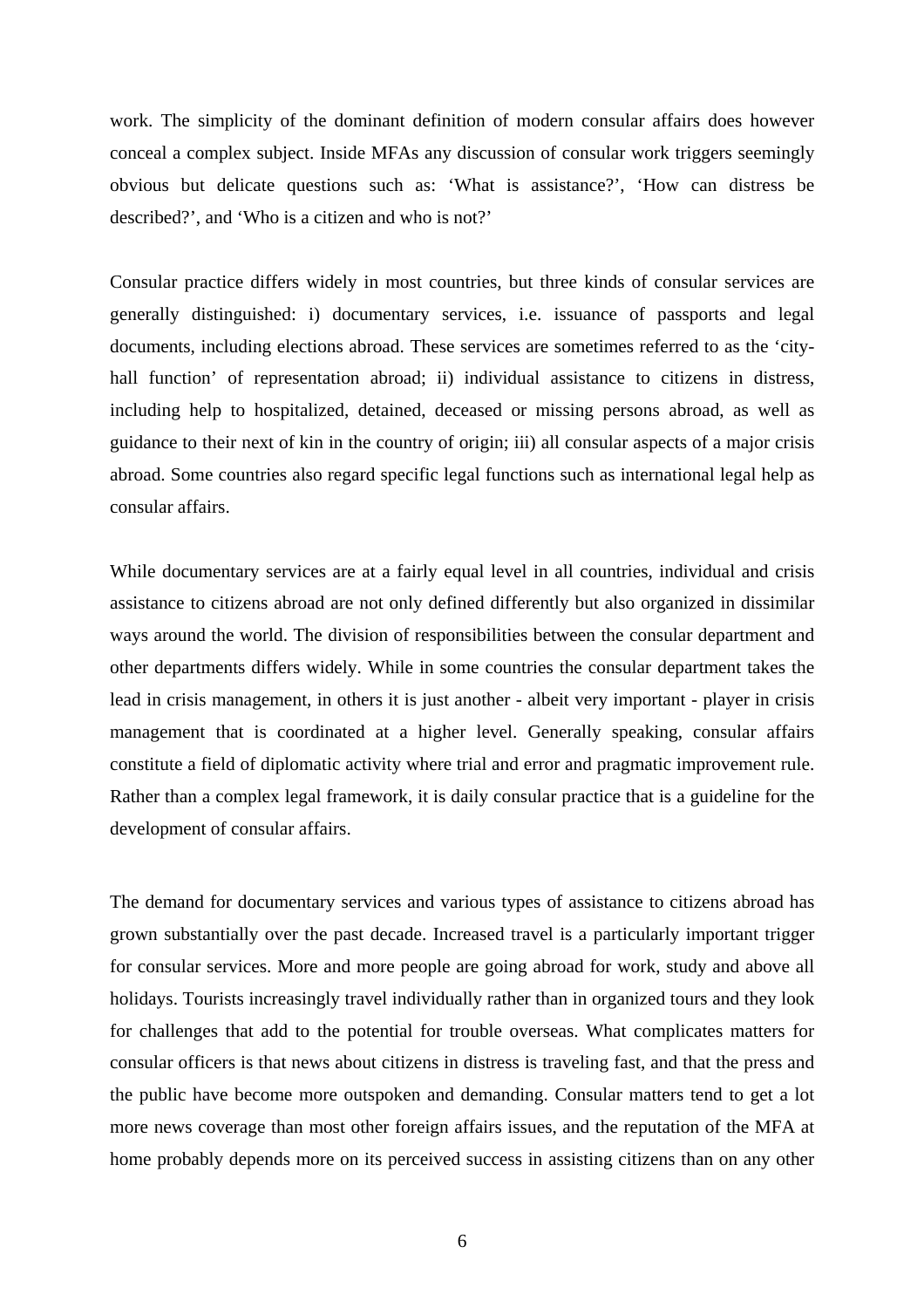issue. This new reality has not escaped senior management in MFAs and it should therefore come as no surprise that consular affairs have moved up on the agenda of many foreign ministries. Several of such ministries have requested reviews of consular practice and MFAs have looked at various ways of boosting their performance and involving more high-level diplomatic staff in consular affairs.<sup>[8](#page-6-0)</sup> In several countries consular experience has now become a requirement for diplomats, and improved career options for those with experience in the consular field are likely to encourage the appeal of this area of work in the foreign ministry. Countries such as the UK, Japan, Canada, and Peru have developed career plans for diplomats in which experience in the consular field is either mandatory or highly recommended. The Dutch foreign ministry boasts the fact that some of the people in the top ranks of the department have substantial experience in the consular field during earlier stages of their career. Generally speaking, there is an increasing awareness of the need for a more serviceoriented approach and a better feel for dealing with the public. Several MFAs, including the UK, Canada, Australia and The Netherlands, have drawn up service standards in order to inform their citizens of the level and limitations of the consular services they may expect from government<sup>[9](#page-6-1)</sup>. Such standards are also instrumental in providing a services framework for consular officers and, at least to some extent, in protecting MFAs from *ad hoc* political intervention.

The importance attached to consular affairs should nevertheless be qualified. Cultural change within MFAs takes place at a slow pace and mostly for defensive reasons, and consular affairs are not always liked among MFA staff because of the risks involved. Consular matters are after all always about problems of one kind or another, and high-profile cases tend to result in a great deal of attention by politicians and the media. In spite of the much higher priority attached to consular affairs, it is therefore ironical that many individual practitioners still appear to see consular affairs as an activity that is only by necessity located inside the foreign

<span id="page-6-0"></span><sup>&</sup>lt;sup>8</sup> An internal review by the Office of the Inspector General of the Canadian MFA was published in November 2004: *Review of Consular Affairs – Final Report.* The National Audit Office in November 2005 published the report *The Foreign and Commonwealth Office – Consular Services to British Nationals*. The authors of this paper completed a study for the Consular Department in the Netherlands Foreign Ministry in June 2006: Maaike Heijmans and Jan Melissen, *Consulaire Zaken en Diplomatie* (2006). 9

<span id="page-6-1"></span><sup>&</sup>lt;sup>9</sup> The UK and Canada provide a general framework for consular assistance as well as norms for specific services. In March 2006 the British FCO launched the document '*Support for British Nationals abroad: a Guide*', which can be downloaded from [http://www.fco.gov.uk/Files/kfile/consularfullguide,0.pdf.](http://www.fco.gov.uk/Files/kfile/consularfullguide,0.pdf) The Canadian Consular Affairs Bureau is to publish '*Consular Services Foreign Affairs Canada – A Framework of Operations*' in the near future. Australia and The Netherlands have drawn up standards for targeted consular services. The Australian Passport and Information Service has, in cooperation with its partners, drawn up a *Client Service Charter* for passport services. The Netherlands agreed on norms for assistance to citizens detained abroad following a review by the General Audit Office.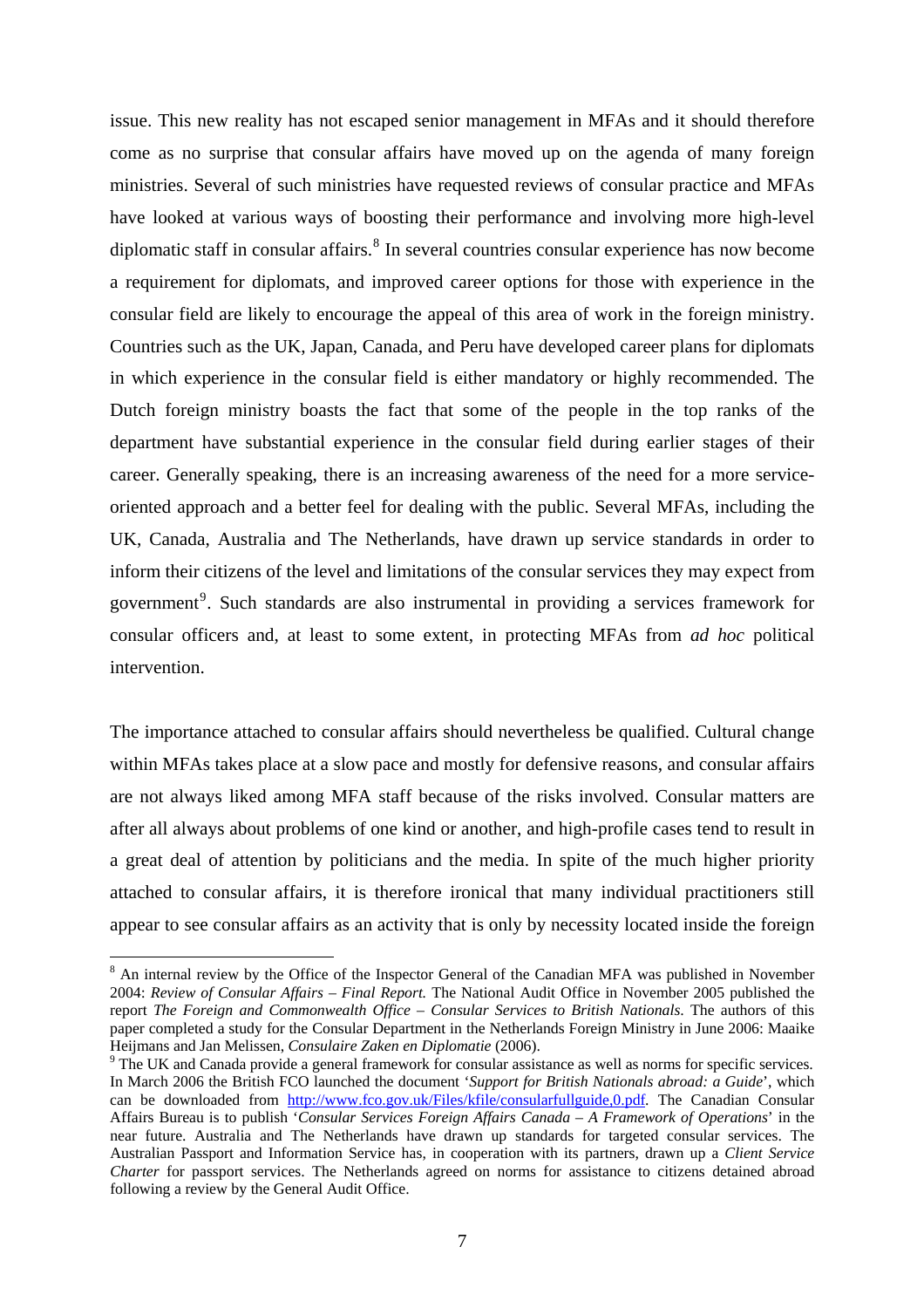ministry. Even today, consular officers generally get little recognition from their peers within the ministry, in spite of the renewed importance attached to this branch of work. In their relations with the outside world, they often see themselves as victims of success, as satisfied customers tend to go unnoticed whereas those who have complaints tend to generate disproportionate amounts of negative publicity.<sup>[10](#page-7-0)</sup>

Globalization in all its aspects and with all its consequences can be seen as the overall cause for the growing emphasis on consular affairs. In the area of documentary services, for instance, the need for increased border security continues to have a great impact on the requirements of (biometrical) passports, and thereby on their issuance. The demand for individual assistance has grown because of a steady increase in the number of inexperienced travelers, dual nationalities, international marriages, drugs smuggling and other problems. What is striking in consular practice in The Netherlands is that the MFA is doing a great deal for Dutch nationals who have been convicted in other countries. In the past six years, the high-quality services delivered to the large number of registered citizens detained abroad has developed to the point of a true welfare system of assistance to prisoners and their families at home. Significantly, the change of policies in The Netherlands was triggered by political pressure in a much publicized case that was followed by an evaluation of consular services by the General Audit Office. Dutch excellence in the field of assistance to prisoners abroad is unrivalled worldwide, but there are also questions as to whether pressure from parliament and the press has perhaps pushed the ministry of foreign affairs too far.

## **Legal framework and consular networks**

The Vienna Convention on Consular Relations of 1963 is the first and to the present day most important document in the consular field. It is even said to be more path breaking than the 1961 Convention on Diplomatic Relations, which builds on earlier agreements<sup>[11](#page-7-1)</sup>. The convention provides the judicial basis and general framework for consular relations between states and the delivery of consular services. It does not give an insight in current consular practice, as it has not been adapted to developments in the consular field during the last fifty years. Maritime issues dealing with vessels and their crew, for example, are explicitly brought up in the convention text, but these are nowadays an area of minor interest in consular affairs.

<sup>&</sup>lt;sup>10</sup> Interviews in Canada, France, The Netherlands, and the UK.

<span id="page-7-1"></span><span id="page-7-0"></span><sup>&</sup>lt;sup>11</sup> L.T. Lee, *Consular Law and Practice*, New York: Oxford University Press, 1991, p. 25.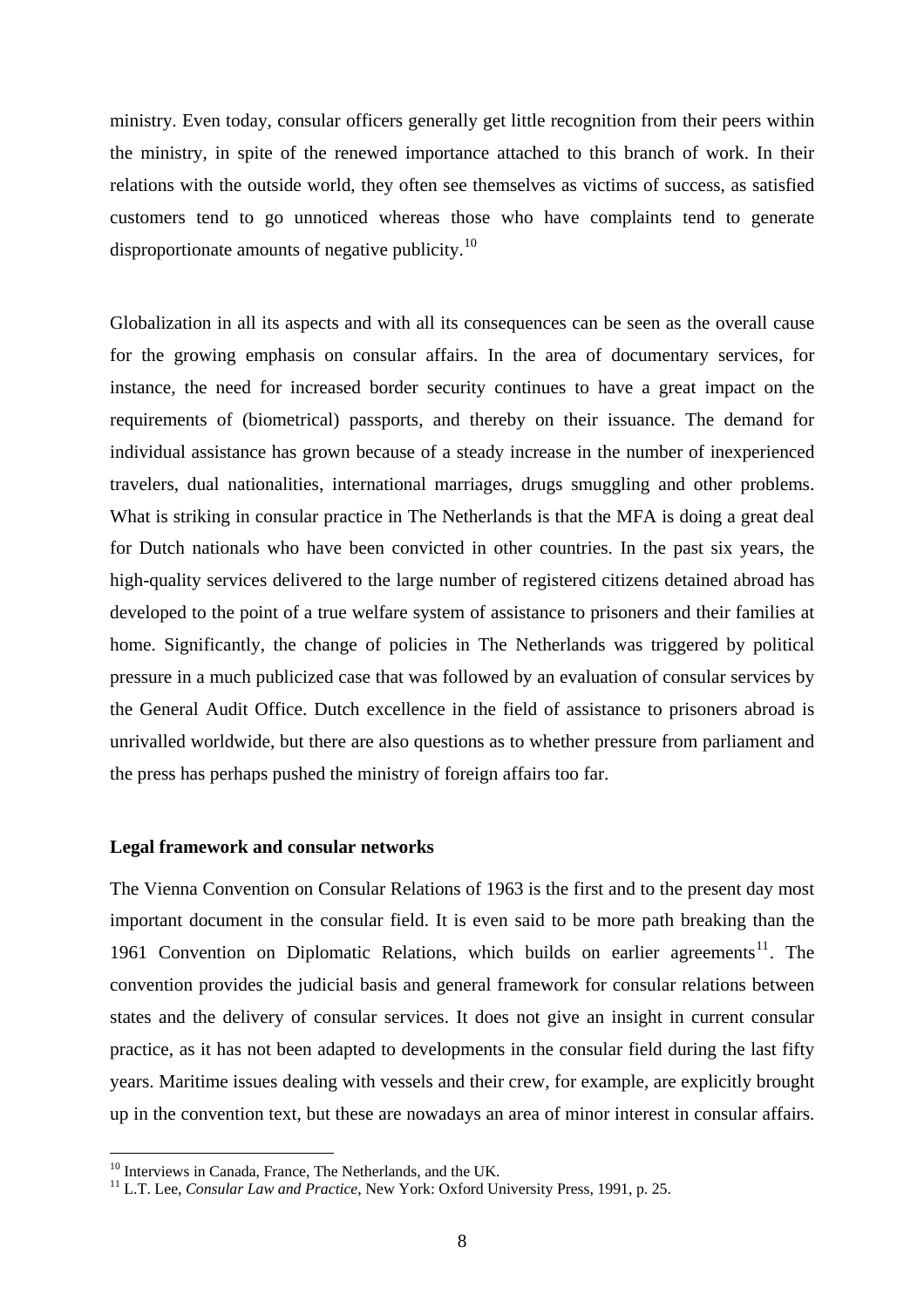Like the Vienna Convention, legal frameworks at the domestic level, insofar these exist, fall short of any linkage to current practice. As a result, consular affairs are to a large extent governed by customary law, which makes this area of diplomacy all the more vulnerable to the media and political pressure.

Whilst most countries currently do not have a consular law on the right to consular assistance, some MFAs consider exploring the possibilities in this field. The reasoning is that such a law may be attractive from a client perspective, but also to protect consular departments from political oversight. Germany is exceptional in having legislation that stipulates the right to consular assistance.[12](#page-8-0) But the law is very general as it has to suit all countries' systems and practical realities. In practice, German consular officers do usually make reference to the social assistance law rather than the consular law when setting limits to consular assistance. The latter is too general, whilst the former significantly limits the right to obtain social assistance abroad. French consular officers refer to the *Code Civil* when setting limits to assistance. Article 205 and 206 of this law confer the responsibility of family members for one another, stipulating that government has no financial responsibility in assisting citizens in distress abroad. Approaches on setting limits and increasing public awareness of consular problems do therefore vary, but most consular departments seem to agree that they are constantly stretching the limits of what they should be doing. Whereas consular assistance should be need-driven rather than demand-driven, many MFAs confess to delivering 'Cadillac consular services'.

Foreign ministries feel the need to search for alternative ways of dealing with the challenges and dilemmas in the consular field. One new approach focuses on increasing co-operation and interaction with third parties. Such third parties may be partner organizations and stakeholders contributing to the delivery of consular services, but should also include critics such as the media and the public. Consular co-operation between countries is also increasing: bilaterally as well as multilaterally, and through headquarters (sometimes represented in institutions, such as the European Union) as well as on-the-spot. The focus here is however on domestic networks, as this form of collaboration has a greater effect on the working methods of foreign ministries.

<span id="page-8-0"></span><sup>12</sup> *Gesetz über die Konsularbeamten, ihre Aufgaben und Befugnisse (KonsularG)*, of 11.09.1974 (BGBl. I S. 2317) and altered through Article 12 on 04.05.1998 (BGBl. I S. 833).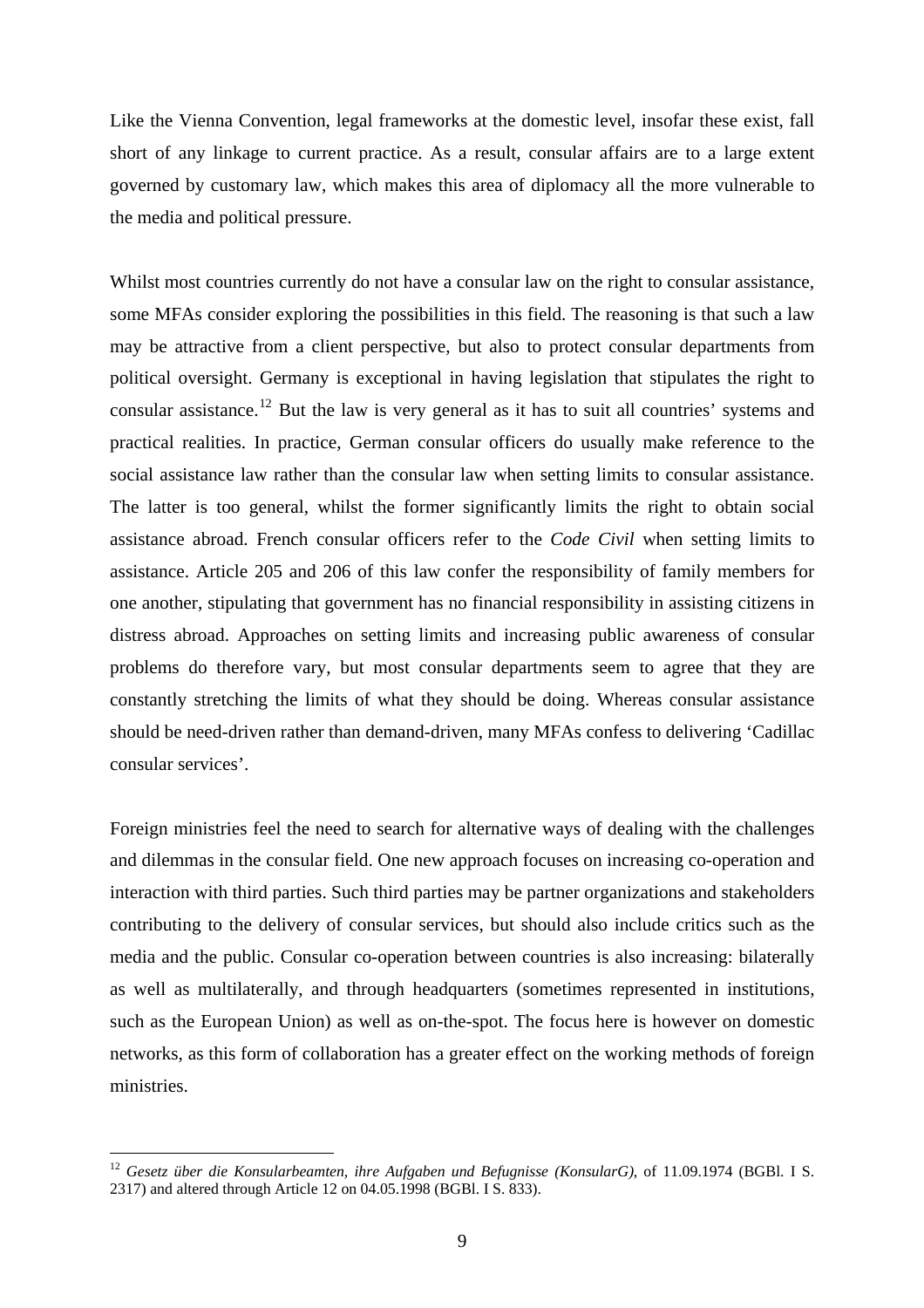Partner organizations consist of a variety of government agencies, public and private organizations. Within the foreign ministry these include the information department, the intelligence unit and honorary consuls associated with the MFA. Other ministries, such as the Ministry of Justice, the Ministry of the Interior, the Ministry of Defence and the Ministry of Health and Welfare, each play a role in different fields of consular affairs. Outside government, co-operation with non-governmental organizations and even private companies, such as travel agencies and insurers, is essential in delivering the high standard of consular services demanded by the public. Such cooperation takes many different forms. One is general discussion with all partners and stakeholders on broad consular issues, such as the sharing of responsibilities between the ministry and third parties (private emergency centres and insurers, non-governmental and volunteer organizations, etc) and the limits of consular assistance. Another is co-operation with organizations engaged in a specific area, such as assistance to citizens detained abroad, international child abduction, forced marriages or crisis management. Although considerable investment is required to make such partnerships work, these various forms of co-operation are indispensable. They increase private and public support for policies and tend to improve and broaden specific consular services.

Consular departments are nevertheless confronted with a balancing act. They are compelled to go into partnerships with third parties as an extension and improvement of their consular services, and they simultaneously need to preserve the kind of independence that is expected from government. The consular field is in this sense different from most departments within the foreign ministry. It may provide an example of increased future cooperation between the public and private sectors. While government has traditionally shied away from linkage to the private sector, consular departments have to engage in a more business-like approach in order to deliver the quality of service that customers expect. Several countries go as far as to allow private companies such as travel insurers to publish in their safe-travel brochure, or to deliver their consular 'travel safe-message' in more inventive ways, for example on typical tourist products like sun cream or money change envelopes. Others are more reluctant or less inventive in engaging in such partnerships. They limit themselves to providing subsidies to non-governmental organizations in order to achieve a higher level of consular assistance. What is however clear, is that governments alone cannot live up to the high expectations of its citizens, and face an increasing need to co-operate with third parties, whether in providing services or delivering its messages.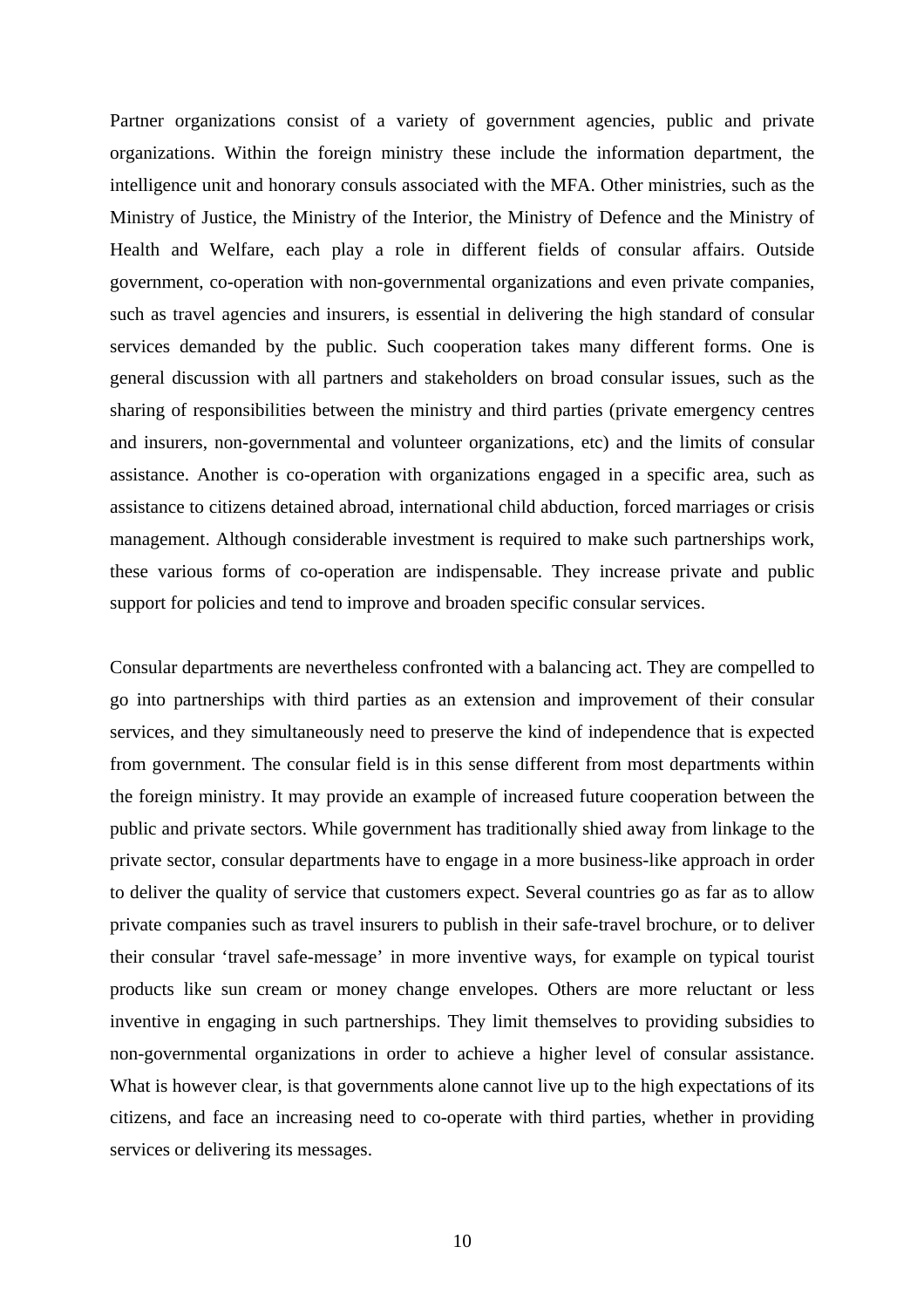Apart from looking for partnerships with private companies and NGOs, ministries of foreign affairs are also reconsidering the consular value of their diplomatic networks. They are confronted with tighter budgets and looming political pressure for cheaper diplomatic representation, and they see themselves forced to brainstorm about revising the structure of their diplomatic networks. While embassies and consulates obviously have an important role to play, honorary consuls, if managed and assisted professionally, may prove to be costeffective. The role of honorary consuls in assisting in passport-related affairs lapses with the introduction of biometric passports, but a re-configuration rather than abolition of their function appears justified. Honorary consuls have an important role to play in other than documentary aspects of consular assistance, which may surface as a result of the changing character of consular affairs. They are a cheap form of representation in remote (but tourist) areas where immediate presence can be of crucial importance, not only in delivery of consular services but also in terms of representation and image-building. After re-adjustment and adaptation to present-day needs, existing networks may well turn out to become a significant asset in delivering consular services.

## **Consular affairs, government and the general public**

A recent survey showed that the general public in Sweden perceives consular affairs as the most important of all tasks of the foreign ministry. Individual diplomats may have doubts of their own about the importance of consular affairs as part of the overall agenda of the MFA, but citizens do generally not share that sense of perspective. They generally find the media as a powerful ally on their side. It is unusual for the journalists reporting about their own nationals in distress to take the side of the MFA and call for a greater sense of individual responsibility. In most countries the expectations of ordinary people and the pressures to meet public demands are so high and so effective, that they tend to give consular affairs the character of an external dimension of the welfare state.

The media generally report about supposed MFA failure in consular affairs and the rapidly transforming media landscape has far-reaching implications for media handling. It is not only the tabloid press that exposes government failure, quality papers also take a special interest in the tribulations of consular work, whereas news and debate on high-profile consular stories does of course spread most rapidly via the internet. Such disparate challenges call for pro-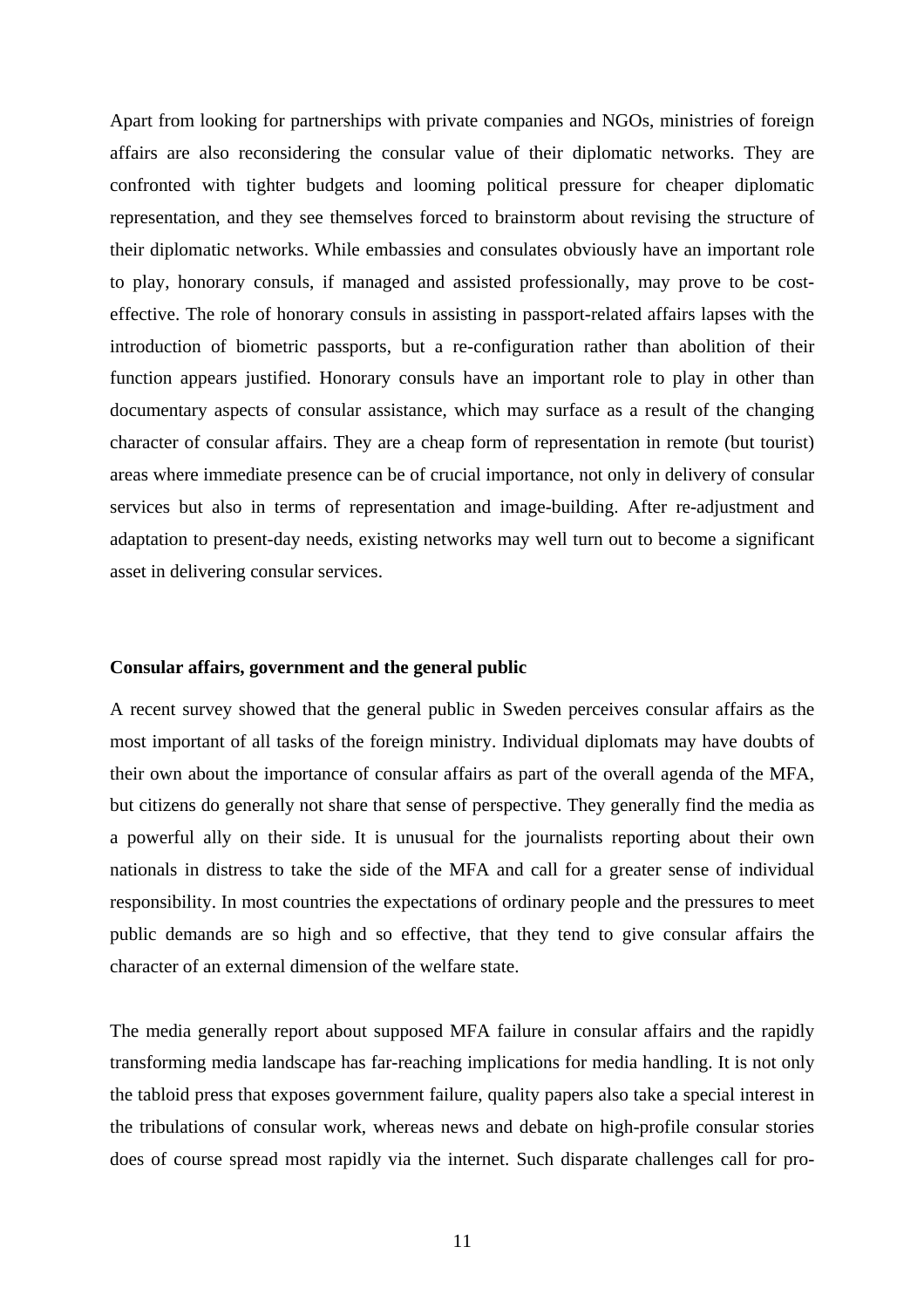active policies towards the media and the public. Ironically, consular officers' presence and compassion shown to people in distress are sometimes as important as the actual level of assistance, which is especially true in the case of on-the-spot assistance in times of crisis. The risks of crises are evident as there is only so much one can do in advance, but even a seemingly innocent activity like issuing passports has the potential of backfiring as a result of media involvement. Problems surrounding illegal travel documents and human trafficking may turn routine consular work into a public relations disaster for the MFA.

Foreign ministries have to come to terms with the fact that they are rarely in control of information. The new media and state-of-the art communication devices generate additional layers of information, provide everyone with instant access to news, and turn individual citizens in active on-line participants in the public debate. Governments will therefore not only have to engage in a more pro-active, but also a more open strategy: they need to give credible accounts and even learn to communicate uncertainty. If consular departments succeed in such an approach and manage to increase public confidence in its consular services, this may produce positive results for the limits that governments set to consular affairs, as people become more aware and are likely to take a more positive approach towards government. All too often limits to assistance are now stretched as a result of media pressure, especially on ministers of foreign affairs, who are more susceptible to pressure from parliament and the electorate. A distinct political logic then applies to consular affairs: the bigger the crisis, the bigger the exception.

The first task of consular departments in their relations with the press is to do what is virtually impossible: managing the way in which consular work is treated in the news. In this effort media departments have to walk the tightrope of respecting privacy laws that prohibit giving information about individual citizens<sup>[13](#page-11-0)</sup>, while avoiding accusations of being secretive and untrustworthy. As a second line of approach, MFAs make greater efforts to increase public awareness of the limits to consular services offered, knowing that people tend to score high on expectations but low on knowledge and awareness. The gradual increase of public service targets, guidelines and service charters in consular affairs can be explained against this backdrop.

<span id="page-11-0"></span><sup>&</sup>lt;sup>13</sup> Examples of such laws are the Privacy Act (Canada) and Personal Data Protection Act (The Netherlands). The case of Sweden is exceptional, in that the country has a Secrecy Act which stipulates that all information available to the government is in principle public, unless clear reasons to argue otherwise exist.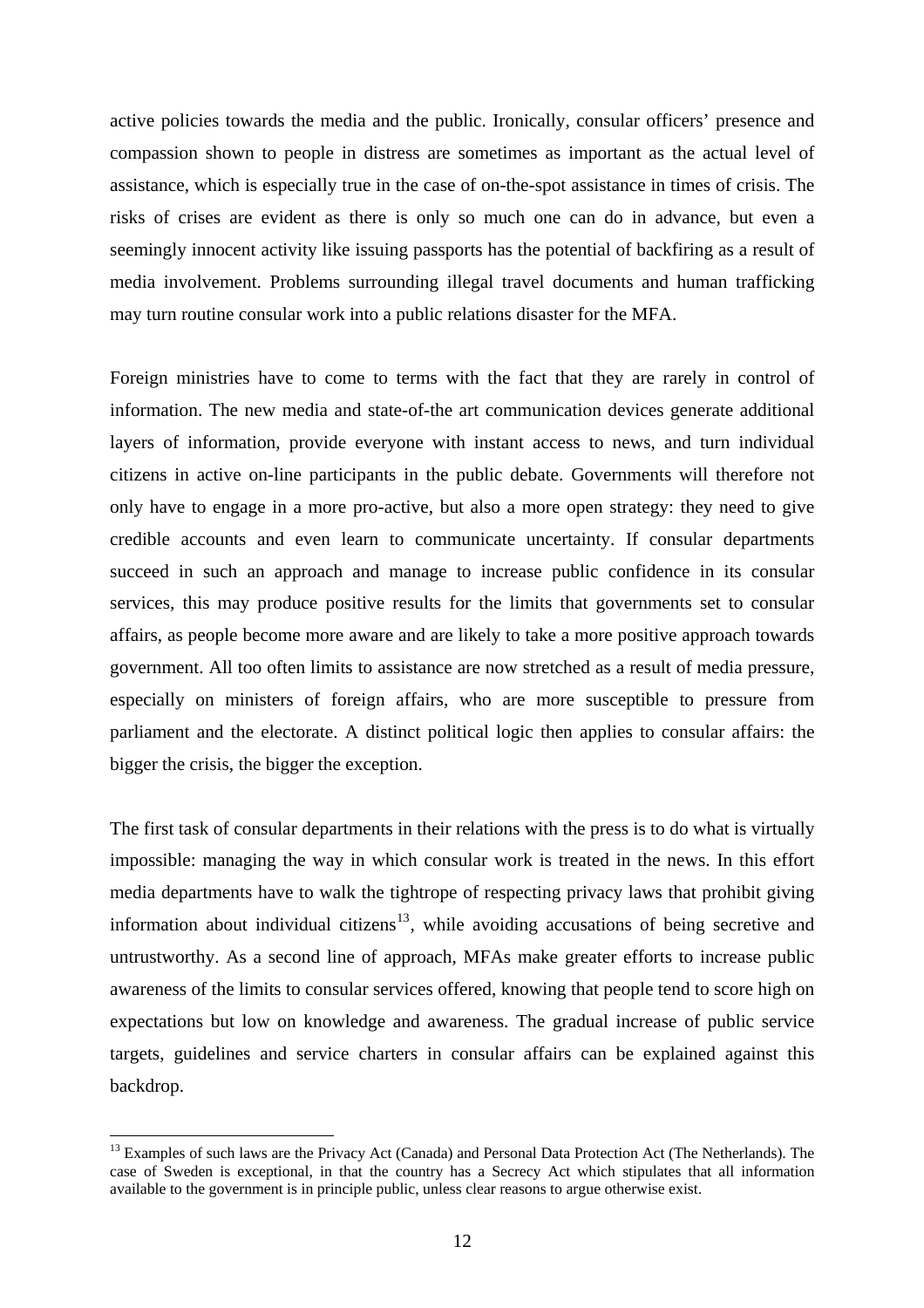## **Consular affairs and diplomacy**

There is no doubt that consular affairs will continue to be a growth business in the years ahead, and that the challenges and problems associated with consular work will not go away. It is part of a trend towards diplomacy's increased dealings with 'ordinary people'. It raises intriguing questions about the changing nature and practice of diplomacy.

First, *diplomacy is increasingly seen in terms of service delivery*, as it is not only dealing with peers or officials and policy but also with customers looking for products and services, involving broader questions about the relationship between the state and its citizens. As argued above, the distinction between high-priority representation and the relatively lowpriority service tasks of MFAs and their representations no longer holds. MFAs are turning into public-service organizations. Domestic considerations have the potential to place citizens in distress high on the agenda, whether detainees, abducted children, hostages or the victims of natural disasters. So far the response of MFAs has been largely defensive and largely focused on individual cases. MFAs do however need to regard individual cases in a larger perspective, by stimulating discussion of the more general consular affairs framework. Meanwhile, within some MFAs, improved career options and professional training increasingly motivate diplomats to take up consular positions. This adds to the improved image of consular affairs not despite but because of its service-oriented character.

Secondly, *diplomacy as public reputation management* is no longer an alien notion to MFAs. It is widely accepted that modern diplomacy is an activity intrinsically related to the overseas image of the country as a whole. Most of the world's MFAs now profess to be into public diplomacy and a substantial number of them now make a sustained effort aimed at both improving their relationships with target audiences abroad and mainstreaming public diplomacy within their own apparatus. What is at stake in consular affairs, as argued above, is not the nation's image overseas but nothing less than the reputation of the MFA at home. Where consular services fall short of expectations, the MFA may be in the dock as soon as the news about citizens in distress reaches a variety of media outlets. In dealing with this formidable challenge, foreign ministries that set up an overall framework of consular policy as well as a media strategy that prevents consular cases from becoming political are likely to be more successful than those sticking to traditional ways.